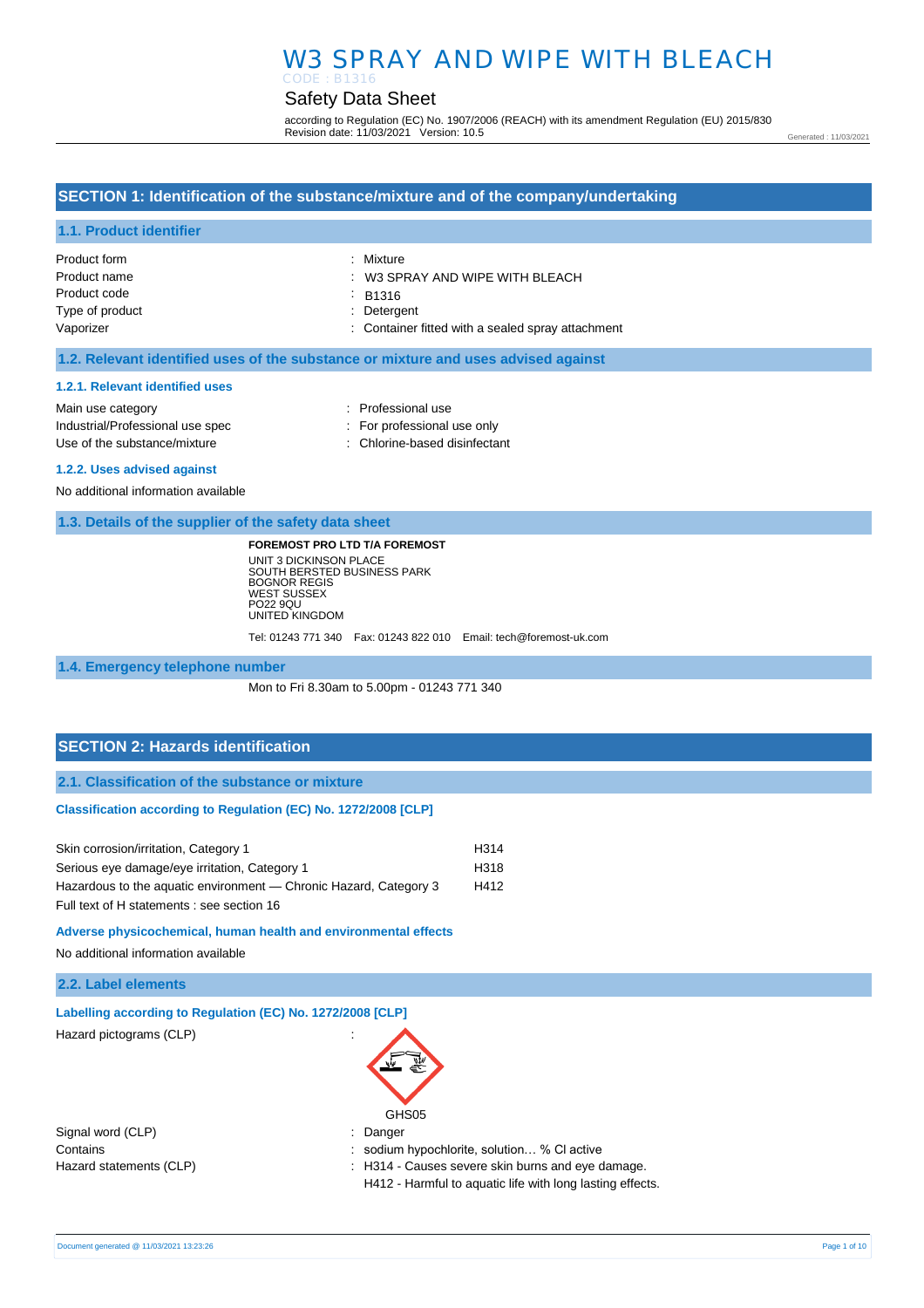# Safety Data Sheet

according to Regulation (EC) No. 1907/2006 (REACH) with its amendment Regulation (EU) 2015/830

| Precautionary statements (CLP) | : P264 - Wash hands thoroughly after handling.                                         |
|--------------------------------|----------------------------------------------------------------------------------------|
|                                | P280 - Wear eye protection, protective gloves.                                         |
|                                | P301+P330+P331 - IF SWALLOWED: Rinse mouth. Do NOT induce vomiting.                    |
|                                | P303+P361+P353 - IF ON SKIN (or hair): Take off immediately all contaminated clothing. |
|                                | Rinse skin with water or shower.                                                       |
|                                | P305+P351+P338 - IF IN EYES: Rinse cautiously with water for several minutes. Remove   |
|                                | contact lenses, if present and easy to do. Continue rinsing.                           |
|                                | P315 - Get immediate medical advice/attention.                                         |
|                                | P405 - Store locked up.                                                                |
|                                |                                                                                        |

### **2.3. Other hazards**

No additional information available

# **SECTION 3: Composition/information on ingredients**

#### **3.1. Substances**

#### Not applicable

### **3.2. Mixtures**

| <b>Name</b>                                                                                           | <b>Product identifier</b>                                                                               | $\frac{9}{6}$ | <b>Classification according to</b><br><b>Regulation (EC) No.</b><br>1272/2008 [CLP]                      |
|-------------------------------------------------------------------------------------------------------|---------------------------------------------------------------------------------------------------------|---------------|----------------------------------------------------------------------------------------------------------|
| sodium hypochlorite, solution % CI active                                                             | (CAS-No.) 7681-52-9<br>(EC-No.) 231-668-3<br>(EC Index-No.) 017-011-00-1<br>(REACH-no) 01-2119488154-34 | $0.1 - 1$     | Skin Corr. 1B, H314<br>Eye Dam. 1, H318<br>Aquatic Acute 1, H400 (M=10)<br>Aquatic Chronic 1, H410 (M=1) |
| sodium hydroxide; caustic soda<br>substance with national workplace exposure limit(s)<br>$ $ (IE, GB) | (CAS-No.) 1310-73-2<br>(EC-No.) 215-185-5<br>(EC Index-No.) 011-002-00-6<br>(REACH-no) 01-2119457892-27 | $0.1 - 1$     | Skin Corr. 1A, H314                                                                                      |

| <b>Specific concentration limits:</b>     |                                                                                                         |                                                                                                                                                       |
|-------------------------------------------|---------------------------------------------------------------------------------------------------------|-------------------------------------------------------------------------------------------------------------------------------------------------------|
| <b>Name</b>                               | <b>Product identifier</b>                                                                               | <b>Specific concentration limits</b>                                                                                                                  |
| sodium hypochlorite, solution % CI active | (CAS-No.) 7681-52-9<br>(EC-No.) 231-668-3<br>(EC Index-No.) 017-011-00-1<br>(REACH-no) 01-2119488154-34 | 5 ≤C ≤ 100) EUH031                                                                                                                                    |
| sodium hydroxide; caustic soda            | (CAS-No.) 1310-73-2<br>(EC-No.) 215-185-5<br>(EC Index-No.) 011-002-00-6<br>(REACH-no) 01-2119457892-27 | $(0.5 \leq C < 2)$ Skin Irrit. 2, H315<br>$(0.5 \leq C < 2)$ Eye Irrit. 2, H319<br>(2 ≤C < 5) Skin Corr. 1B, H314<br>(5 ≤C ≤ 100) Skin Corr. 1A, H314 |

Full text of H-statements: see section 16

# **SECTION 4: First aid measures**

| 4.1. Description of first aid measures |                                                                                                                                                                   |
|----------------------------------------|-------------------------------------------------------------------------------------------------------------------------------------------------------------------|
| First-aid measures general             | : Get medical advice/attention if you feel unwell.                                                                                                                |
| First-aid measures after inhalation    | : Remove person to fresh air and keep comfortable for breathing.                                                                                                  |
| First-aid measures after skin contact  | : Wash skin with plenty of water. Take off immediately all contaminated clothing and wash it<br>before reuse. Get medical advice/attention.                       |
| First-aid measures after eye contact   | : Rinse cautiously with water for several minutes. Remove contact lenses, if present and easy<br>to do. Continue rinsing. Get immediate medical advice/attention. |
| First-aid measures after ingestion     | : Do NOT induce vomiting. Rinse mouth. Drink plenty of water. Get medical advice/attention.                                                                       |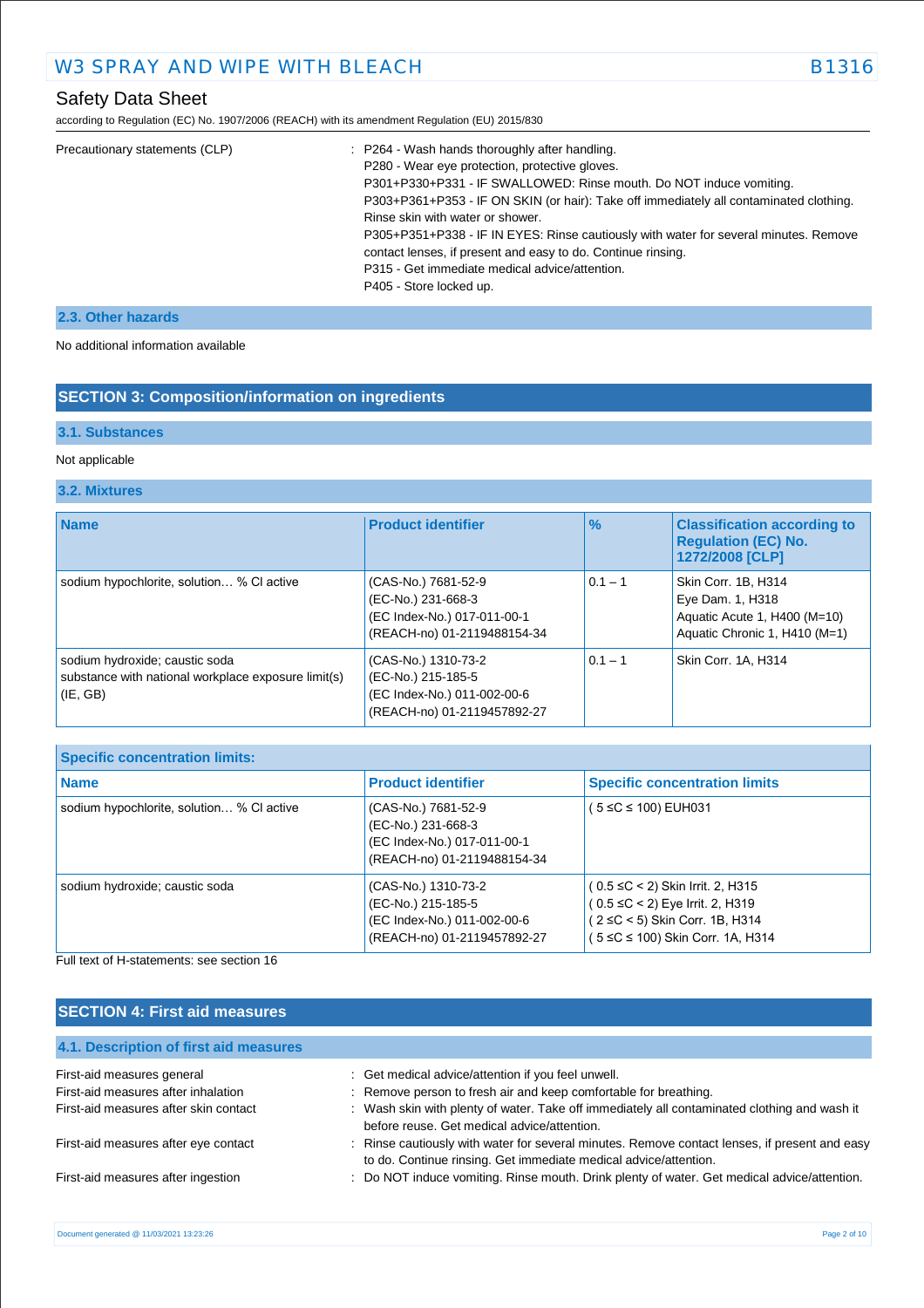# W3 SPRAY AND WIPE WITH BLEACH B1316 CONTROLLER B131

# Safety Data Sheet

according to Regulation (EC) No. 1907/2006 (REACH) with its amendment Regulation (EU) 2015/830

#### **4.2. Most important symptoms and effects, both acute and delayed**

| Symptoms/effects after inhalation   |  |
|-------------------------------------|--|
| Symptoms/effects after skin contact |  |
| Symptoms/effects after eye contact  |  |
| Symptoms/effects after ingestion    |  |

- : May cause respiratory irritation. : Burns. : Causes serious eye damage.
- $Burns$ .

## **4.3. Indication of any immediate medical attention and special treatment needed**

Treat symptomatically.

### **SECTION 5: Firefighting measures**

| 5.1. Extinguishing media                                   |                                     |
|------------------------------------------------------------|-------------------------------------|
| Suitable extinguishing media                               | : Carbon dioxide. Dry powder. Foam. |
| 5.2. Special hazards arising from the substance or mixture |                                     |
| Hazardous decomposition products in case of fire           | : Corrosive vapours.                |
| 5.3. Advice for firefighters                               |                                     |

No additional information available

# **SECTION 6: Accidental release measures 6.1. Personal precautions, protective equipment and emergency procedures 6.1.1. For non-emergency personnel**  Emergency procedures **in the example of the example of the Evacuate unnecessary personnel. 6.1.2. For emergency responders**  Protective equipment **interval and the COV** versional protective equipment as required. **6.2. Environmental precautions** Avoid release to the environment. **6.3. Methods and material for containment and cleaning up** For containment  $\qquad \qquad$ : Collect spillage. Methods for cleaning up **interpret in the spills** with inert solids, such as clay or diatomaceous earth as soon as possible.

#### **6.4. Reference to other sections**

For further information refer to section 8: "Exposure controls/personal protection". For further information refer to section 13.

| <b>SECTION 7: Handling and storage</b>                                                                                           |                                                                                                                                                                                                      |
|----------------------------------------------------------------------------------------------------------------------------------|------------------------------------------------------------------------------------------------------------------------------------------------------------------------------------------------------|
| 7.1. Precautions for safe handling                                                                                               |                                                                                                                                                                                                      |
| Precautions for safe handling<br>Hygiene measures                                                                                | : Avoid contact with skin and eyes.<br>: Do not eat, drink or smoke when using this product.                                                                                                         |
| 7.2. Conditions for safe storage, including any incompatibilities                                                                |                                                                                                                                                                                                      |
| <b>Technical measures</b><br>Storage conditions<br>Incompatible products<br>Incompatible materials<br>Special rules on packaging | : Does not require any specific or particular technical measures.<br>: Keep container closed when not in use.<br>: Oxidizing agent. Strong acids.<br>: Metals.<br>: Keep only in original container. |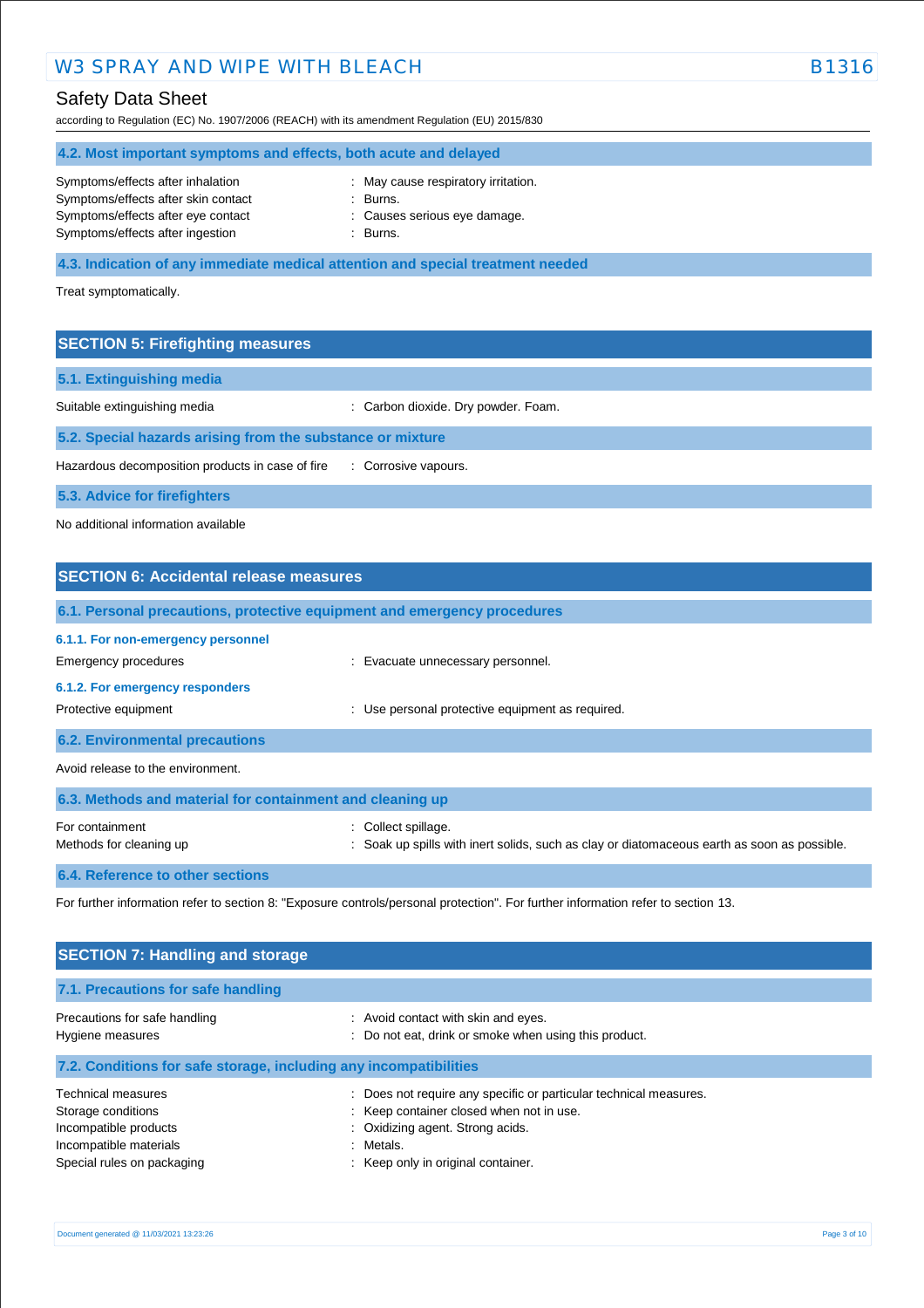# Safety Data Sheet

according to Regulation (EC) No. 1907/2006 (REACH) with its amendment Regulation (EU) 2015/830

#### **7.3. Specific end use(s)**

No additional information available

### **SECTION 8: Exposure controls/personal protection**

**8.1. Control parameters**

**8.1.1 National occupational exposure and biological limit values** 

| sodium hydroxide; caustic soda (1310-73-2)           |                    |  |
|------------------------------------------------------|--------------------|--|
| <b>Ireland - Occupational Exposure Limits</b>        |                    |  |
| Local name                                           | Sodium hydroxide   |  |
| <b>OEL STEL</b>                                      | $2 \text{ mg/m}^3$ |  |
| <b>United Kingdom - Occupational Exposure Limits</b> |                    |  |
| Local name                                           | Sodium hydroxide   |  |
| <b>WEL STEL (OEL STEL)</b>                           | $2 \text{ mg/m}^3$ |  |

#### **8.1.2. Recommended monitoring procedures**

No additional information available

#### **8.1.3. Air contaminants formed**

No additional information available

#### **8.1.4. DNEL and PNEC**

No additional information available

#### **8.1.5. Control banding**

No additional information available

#### **8.2. Exposure controls**

#### **8.2.1. Appropriate engineering controls**

#### No additional information available

#### **8.2.2. Personal protection equipment**

#### **Personal protective equipment symbol(s):**



#### **8.2.2.1. Eye and face protection**

| Eye protection:        |  |
|------------------------|--|
| Safety glasses. EN 166 |  |

#### **8.2.2.2. Skin protection**

#### **Skin and body protection:**

If repeated skin contact or contamination of clothing is likely, protective clothing should be worn

#### **Hand protection:**

Chemical resistant gloves (according to European standard EN 374 or equivalent). Nitrile rubber gloves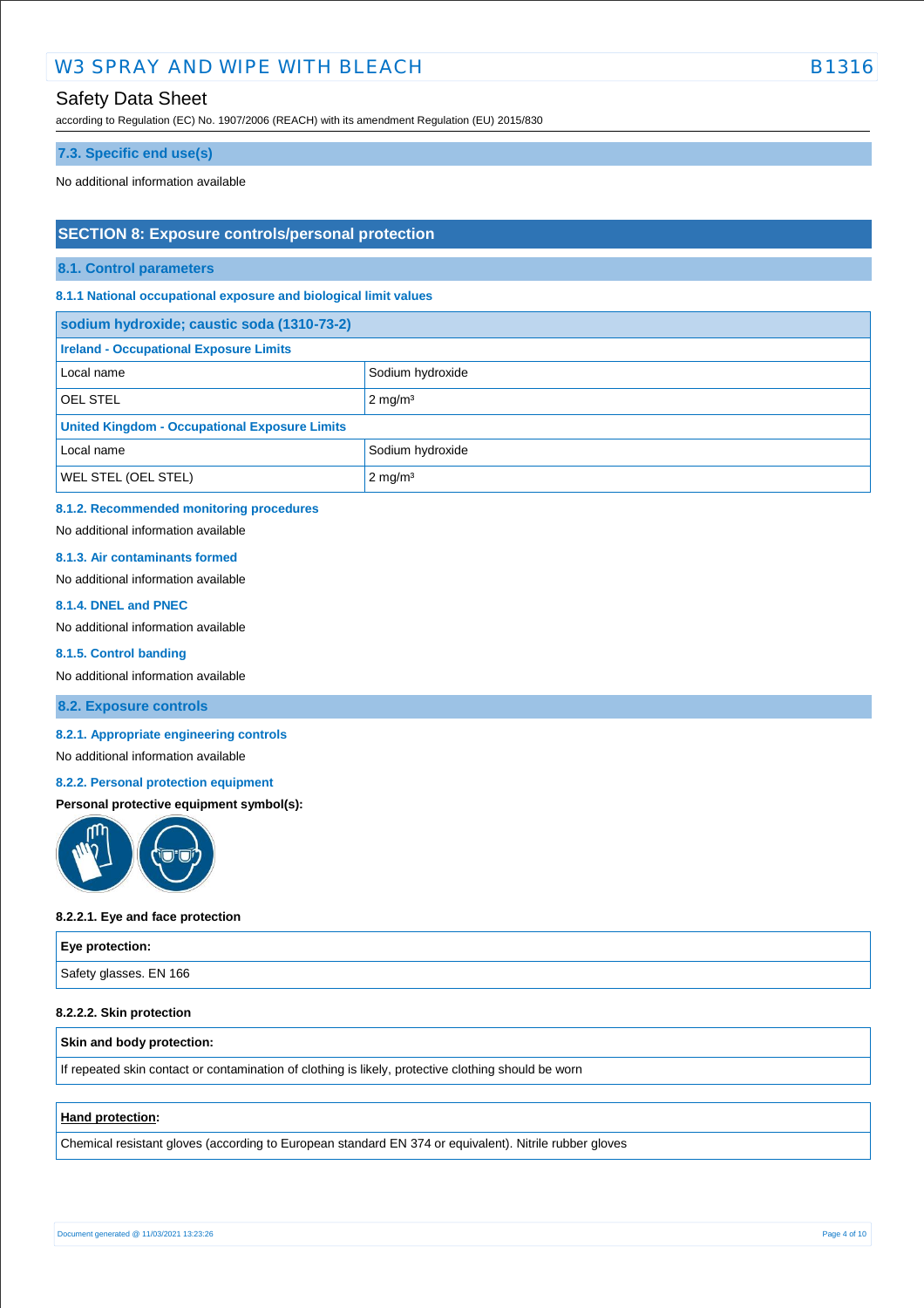# Safety Data Sheet

according to Regulation (EC) No. 1907/2006 (REACH) with its amendment Regulation (EU) 2015/830

#### **Other skin protection**

### **Materials for protective clothing:**

Not required for normal conditions of use

#### **8.2.2.3. Respiratory protection**

No additional information available

#### **8.2.2.4. Thermal hazards**

No additional information available

#### **8.2.3. Environmental exposure controls**

No additional information available

# **SECTION 9: Physical and chemical properties**

### **9.1. Information on basic physical and chemical properties**

| Physical state                                  | Liquid            |
|-------------------------------------------------|-------------------|
| Appearance                                      | Liquid.           |
| Colour                                          | Colourless.       |
| Odour                                           | characteristic.   |
| Odour threshold                                 | No data available |
| рH                                              | 13.2              |
| Relative evaporation rate (butylacetate=1)      | No data available |
| Melting point                                   | No data available |
| Freezing point                                  | No data available |
| Boiling point                                   | $\geq 100$ °C     |
| Flash point                                     | No data available |
| Auto-ignition temperature                       | No data available |
| Decomposition temperature                       | No data available |
| Flammability (solid, gas)                       | No data available |
| Vapour pressure                                 | No data available |
| Relative vapour density at 20 °C                | No data available |
| Relative density                                | 1.02              |
| Solubility                                      | Soluble in water. |
| Partition coefficient n-octanol/water (Log Pow) | No data available |
| Viscosity, kinematic                            | No data available |
| Viscosity, dynamic                              | No data available |
| Explosive properties                            | No data available |
| Oxidising properties                            | No data available |
| <b>Explosive limits</b>                         | No data available |
|                                                 |                   |

#### **9.2. Other information**

No additional information available

### **SECTION 10: Stability and reactivity**

#### **10.1. Reactivity**

The product is non-reactive under normal conditions of use, storage and transport.

#### **10.2. Chemical stability**

Stable under normal conditions.

#### **10.3. Possibility of hazardous reactions**

No dangerous reactions known under normal conditions of use.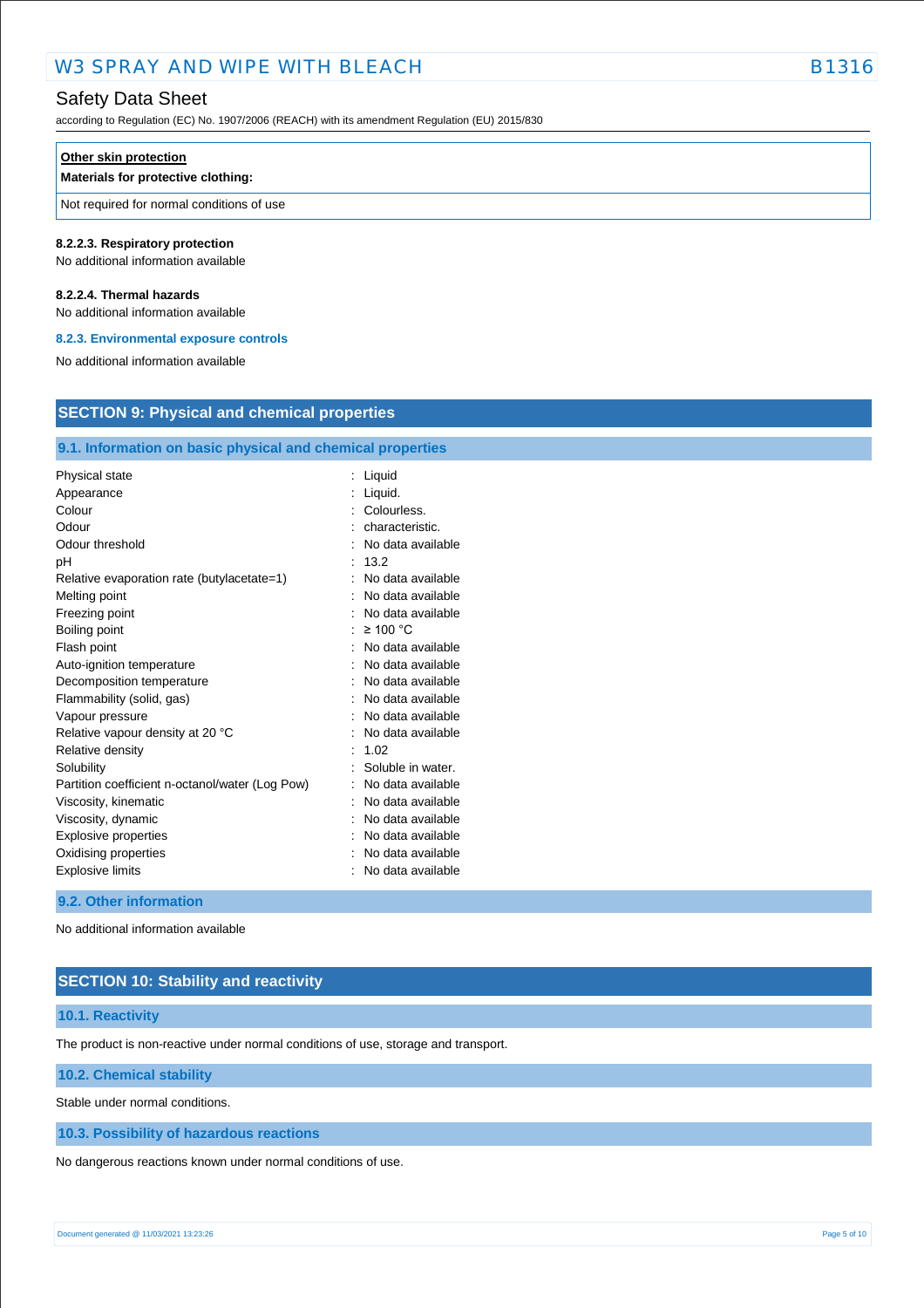# Safety Data Sheet

according to Regulation (EC) No. 1907/2006 (REACH) with its amendment Regulation (EU) 2015/830

#### **10.4. Conditions to avoid**

None under recommended storage and handling conditions (see section 7).

**10.5. Incompatible materials**

Metals. Strong acids. Contact with acids liberates toxic gas.

**10.6. Hazardous decomposition products**

Under normal conditions of storage and use, hazardous decomposition products should not be produced.

# **SECTION 11: Toxicological information**

### **11.1 Information on toxicological effects**

| Acute toxicity (oral)             | : Not classified                                |
|-----------------------------------|-------------------------------------------------|
| Acute toxicity (dermal)           | Not classified                                  |
| Acute toxicity (inhalation)       | : Not classified                                |
| Skin corrosion/irritation         | : Causes severe skin burns.<br>pH: 13.2         |
| Serious eye damage/irritation     | : Causes serious eye damage.<br>pH: 13.2        |
| Respiratory or skin sensitisation | : Not classified                                |
| Germ cell mutagenicity            | : Not classified                                |
| Carcinogenicity                   | : Not classified                                |
| Reproductive toxicity             | : Not classified                                |
| STOT-single exposure              | : Not classified                                |
| STOT-repeated exposure            | : Not classified                                |
| Aspiration hazard                 | : Not classified                                |
| <b>Bleach HSC trigger base</b>    |                                                 |
| Vaporizer                         | Container fitted with a sealed spray attachment |

| <b>SECTION 12: Ecological information</b>                                                                                   |                                                                          |
|-----------------------------------------------------------------------------------------------------------------------------|--------------------------------------------------------------------------|
| 12.1. Toxicity                                                                                                              |                                                                          |
| Hazardous to the aquatic environment, short-term<br>(acute)<br>Hazardous to the aquatic environment, long-term<br>(chronic) | : Not classified<br>: Harmful to aquatic life with long lasting effects. |
| sodium hydroxide; caustic soda (1310-73-2)                                                                                  |                                                                          |
| LC50 - Fish [1]                                                                                                             | $> 35$ mg/l                                                              |
| EC50 - Other aquatic organisms [1]                                                                                          | > 33 mg/l waterflea                                                      |
| 12.2. Persistence and degradability                                                                                         |                                                                          |
| No additional information available                                                                                         |                                                                          |
| 12.3. Bioaccumulative potential                                                                                             |                                                                          |
| sodium hydroxide; caustic soda (1310-73-2)                                                                                  |                                                                          |
| Partition coefficient n-octanol/water (Log Pow)                                                                             | $-3.88$                                                                  |
| Document generated @ 11/03/2021 13:23:26                                                                                    | Page 6 of 10                                                             |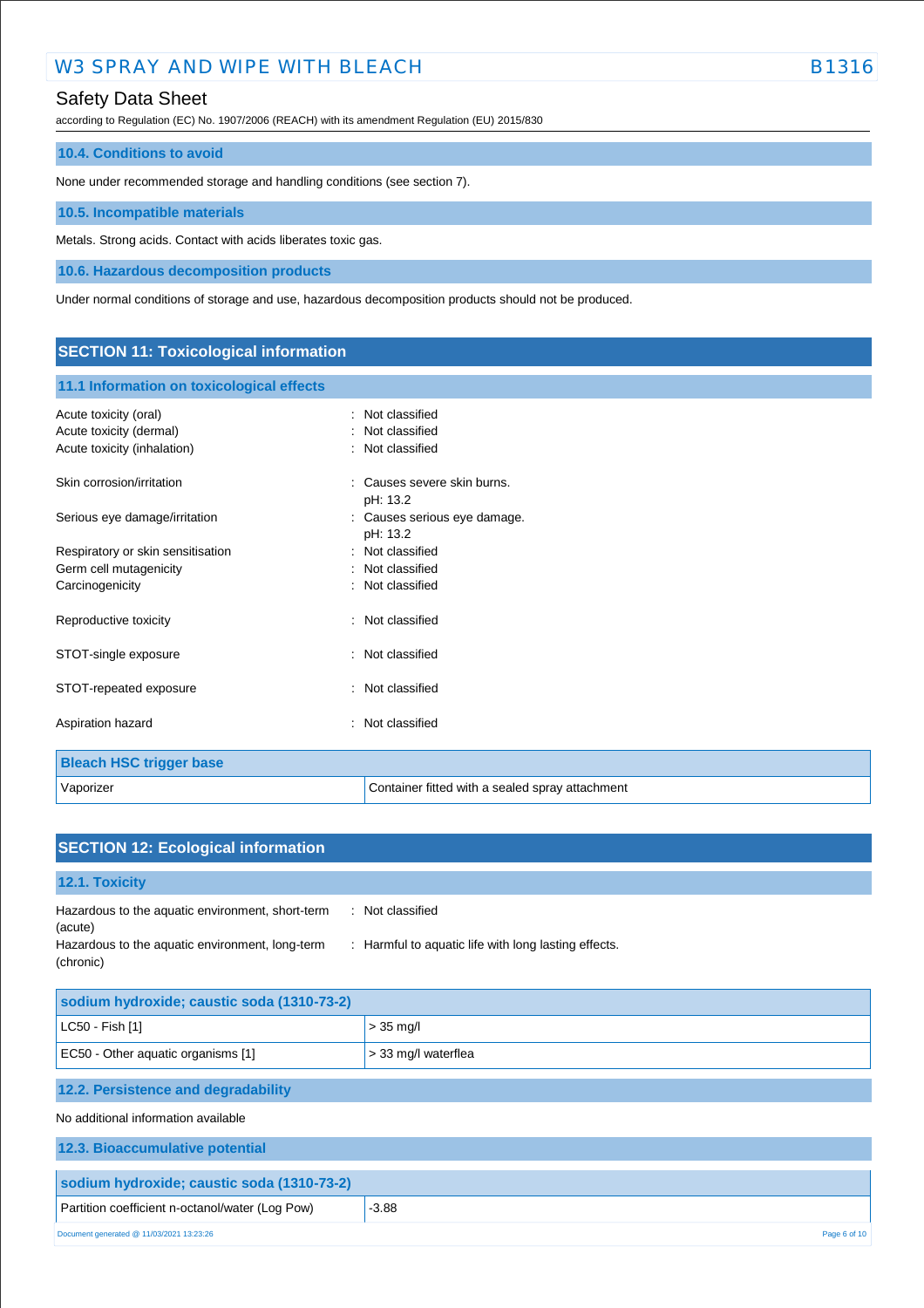# Safety Data Sheet

according to Regulation (EC) No. 1907/2006 (REACH) with its amendment Regulation (EU) 2015/830

| 12.4. Mobility in soil                     |
|--------------------------------------------|
| No additional information available        |
| 12.5. Results of PBT and vPvB assessment   |
| No additional information available        |
| 12.6. Other adverse effects                |
| No additional information available        |
|                                            |
| <b>SECTION 13: Disposal considerations</b> |

**13.1. Waste treatment methods**

No additional information available

# **SECTION 14: Transport information**

In accordance with ADR / IMDG / IATA

| 14.1 UN number                                                                                                                                                                                                     |                                                                                                                                                                                                                                                                                                                              |              |
|--------------------------------------------------------------------------------------------------------------------------------------------------------------------------------------------------------------------|------------------------------------------------------------------------------------------------------------------------------------------------------------------------------------------------------------------------------------------------------------------------------------------------------------------------------|--------------|
| UN-No. (ADR)<br>UN-No. (IMDG)<br>UN-No. (IATA)                                                                                                                                                                     | : UN 1760<br>: UN 1760<br>: UN 1760                                                                                                                                                                                                                                                                                          |              |
| 14.2. UN proper shipping name                                                                                                                                                                                      |                                                                                                                                                                                                                                                                                                                              |              |
| Proper Shipping Name (ADR)<br>Proper Shipping Name (IMDG)<br>Proper Shipping Name (IATA)<br>Transport document description (ADR)<br>Transport document description (IMDG)<br>Transport document description (IATA) | : CORROSIVE LIQUID, N.O.S.<br>: CORROSIVE LIQUID, N.O.S.<br>: Corrosive liquid, n.o.s.<br>: UN 1760 CORROSIVE LIQUID, N.O.S. (SODIUM HYDROXIDE, SODIUM<br>HYPOCHLORITE)), 8, III, (E)<br>: UN 1760 CORROSIVE LIQUID, N.O.S. (SODIUM HYDROXIDE, SODIUM<br>HYPOCHLORITE), 8, III<br>: UN 1760 Corrosive liquid, n.o.s., 8, III |              |
|                                                                                                                                                                                                                    |                                                                                                                                                                                                                                                                                                                              |              |
| 14.3. Transport hazard class(es)                                                                                                                                                                                   |                                                                                                                                                                                                                                                                                                                              |              |
| <b>ADR</b><br>Transport hazard class(es) (ADR)<br>Danger labels (ADR)                                                                                                                                              | : 8<br>$\colon 8$                                                                                                                                                                                                                                                                                                            |              |
| <b>IMDG</b>                                                                                                                                                                                                        |                                                                                                                                                                                                                                                                                                                              |              |
| Transport hazard class(es) (IMDG)<br>Danger labels (IMDG)                                                                                                                                                          | : 8<br>: 8                                                                                                                                                                                                                                                                                                                   |              |
| <b>IATA</b><br>Transport hazard class(es) (IATA)                                                                                                                                                                   | : 8                                                                                                                                                                                                                                                                                                                          |              |
| Document generated @ 11/03/2021 13:23:26                                                                                                                                                                           |                                                                                                                                                                                                                                                                                                                              | Page 7 of 10 |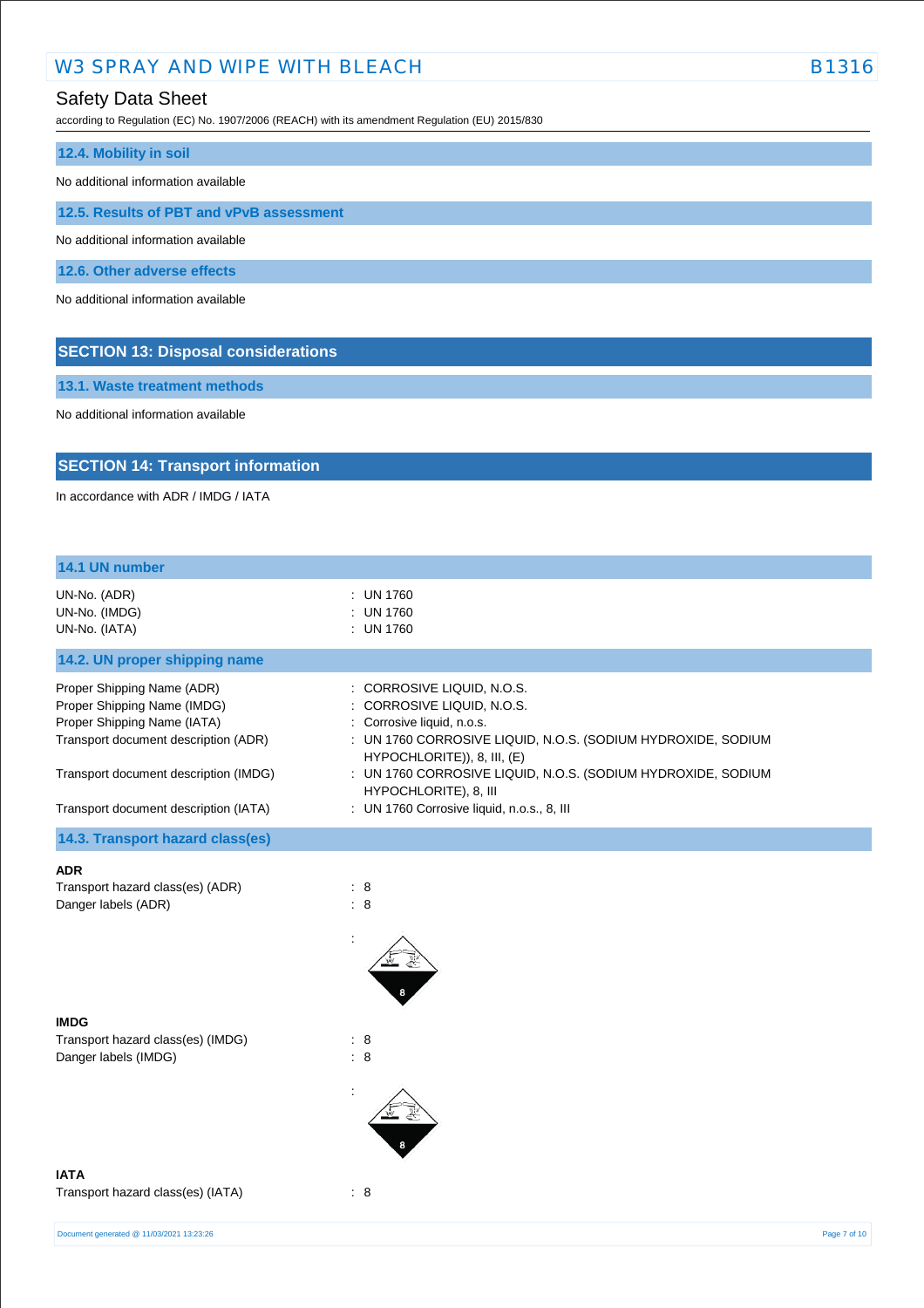# Safety Data Sheet

 $\alpha$  B and  $\alpha$  EC) No. 1907/2009 (REACH) with its amendment Regulation (EU) 2015/9300

| according to Regulation (EC) No. 1907/2006 (REACH) with its amendment Regulation (EO) 2015/630 |                                          |
|------------------------------------------------------------------------------------------------|------------------------------------------|
| Danger labels (IATA)                                                                           | $\therefore$ 8                           |
|                                                                                                |                                          |
|                                                                                                |                                          |
|                                                                                                |                                          |
|                                                                                                |                                          |
| 14.4. Packing group                                                                            |                                          |
| Packing group (ADR)                                                                            | $: \mathbb{H}$                           |
| Packing group (IMDG)                                                                           | $\therefore$ III                         |
| Packing group (IATA)                                                                           | $\pm$ 111                                |
| <b>14.5. Environmental hazards</b>                                                             |                                          |
| Dangerous for the environment                                                                  | : No                                     |
| Marine pollutant                                                                               | ÷<br>No                                  |
| Other information                                                                              | : No supplementary information available |
| 14.6. Special precautions for user                                                             |                                          |
| <b>Overland transport</b>                                                                      |                                          |
| Classification code (ADR)                                                                      | : C9                                     |
| Special provisions (ADR)                                                                       | : 274<br>5 <sub>l</sub>                  |
| Limited quantities (ADR)<br>Excepted quantities (ADR)                                          | ÷<br>E <sub>1</sub>                      |
| Packing instructions (ADR)                                                                     | P001, IBC03, LP01, R001                  |
| Mixed packing provisions (ADR)                                                                 | : MP19                                   |
| Portable tank and bulk container instructions (ADR)                                            | $\therefore$ T7                          |
| Portable tank and bulk container special provisions                                            | $\therefore$ TP1, TP28                   |
| (ADR)                                                                                          |                                          |
| Tank code (ADR)                                                                                | $:$ L4BN                                 |
| Vehicle for tank carriage                                                                      | : AT                                     |
| Transport category (ADR)                                                                       | 3<br>÷.                                  |
| Special provisions for carriage - Packages (ADR)                                               | : V12                                    |
| Hazard identification number (Kemler No.)                                                      | : 80                                     |
| Orange plates                                                                                  | $\ddot{\cdot}$<br>80                     |
|                                                                                                |                                          |
|                                                                                                | 760                                      |
| Tunnel restriction code (ADR)                                                                  | : E                                      |
| EAC code                                                                                       | : 2X                                     |
| APP code                                                                                       | $\therefore$ B                           |
| <b>Transport by sea</b>                                                                        |                                          |
| Special provisions (IMDG)                                                                      | : 223, 274                               |
| Limited quantities (IMDG)                                                                      | : 5L                                     |
| Excepted quantities (IMDG)                                                                     | : E1                                     |
| Packing instructions (IMDG)                                                                    | : P001, LP01                             |
| IBC packing instructions (IMDG)                                                                | : IBCO3                                  |
| Tank instructions (IMDG)                                                                       | : T7                                     |
| Tank special provisions (IMDG)                                                                 | : TP1, TP28                              |
| EmS-No. (Fire)                                                                                 | $F-A$                                    |
| EmS-No. (Spillage)                                                                             | $: S-B$                                  |
| Stowage category (IMDG)                                                                        | $\therefore$ A                           |
| Air transport                                                                                  |                                          |
| PCA Excepted quantities (IATA)                                                                 | $\therefore$ E1                          |
| PCA Limited quantities (IATA)                                                                  | : Y841                                   |
| PCA limited quantity max net quantity (IATA)                                                   | : 1L                                     |
| PCA packing instructions (IATA)                                                                | : 852<br>5L                              |
| PCA max net quantity (IATA)<br>CAO packing instructions (IATA)                                 | : 856                                    |
| CAO max net quantity (IATA)                                                                    | : 60L                                    |
| Special provisions (IATA)                                                                      | : A3                                     |
|                                                                                                |                                          |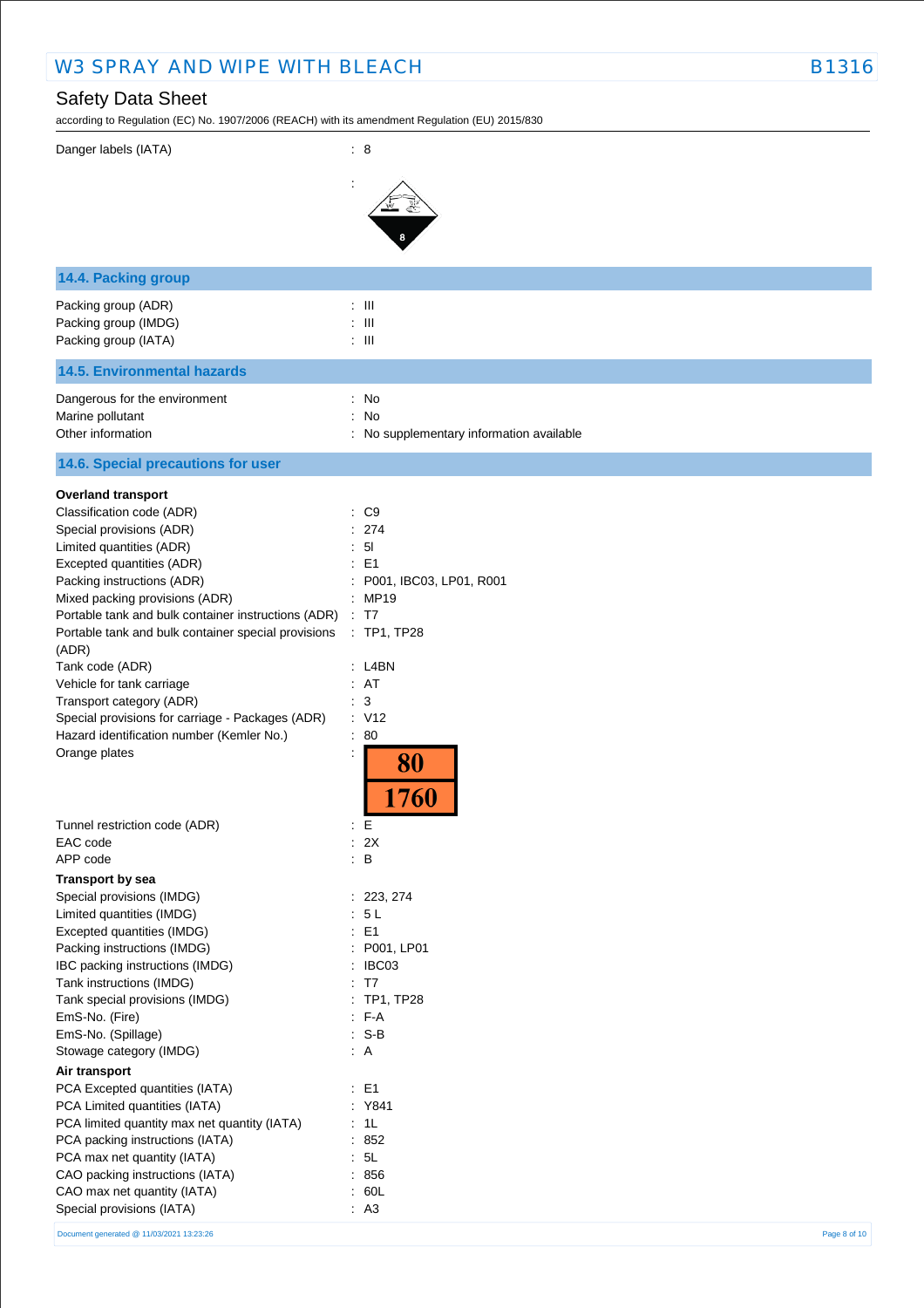| <b>Safety Data Sheet</b>                                                                                                                                                                                             | according to Regulation (EC) No. 1907/2006 (REACH) with its amendment Regulation (EU) 2015/830                                                                                                                                                                                               |                                                                                  |  |
|----------------------------------------------------------------------------------------------------------------------------------------------------------------------------------------------------------------------|----------------------------------------------------------------------------------------------------------------------------------------------------------------------------------------------------------------------------------------------------------------------------------------------|----------------------------------------------------------------------------------|--|
| ERG code (IATA)                                                                                                                                                                                                      | : 8L                                                                                                                                                                                                                                                                                         |                                                                                  |  |
|                                                                                                                                                                                                                      | 14.7. Transport in bulk according to Annex II of Marpol and the IBC Code                                                                                                                                                                                                                     |                                                                                  |  |
| <b>IBC</b> code                                                                                                                                                                                                      | : Not applicable.                                                                                                                                                                                                                                                                            |                                                                                  |  |
| <b>SECTION 15: Regulatory information</b>                                                                                                                                                                            |                                                                                                                                                                                                                                                                                              |                                                                                  |  |
|                                                                                                                                                                                                                      | 15.1. Safety, health and environmental regulations/legislation specific for the substance or mixture                                                                                                                                                                                         |                                                                                  |  |
| 15.1.1. EU-Regulations                                                                                                                                                                                               |                                                                                                                                                                                                                                                                                              |                                                                                  |  |
| Contains no REACH substances with Annex XVII restrictions<br>Contains no substance on the REACH candidate list<br>Contains no REACH Annex XIV substances<br>and import of hazardous chemicals.<br>organic pollutants | Contains no substance subject to Regulation (EU) No 649/2012 of the European Parliament and of the Council of 4 July 2012 concerning the export<br>Contains no substance subject to Regulation (EU) No 2019/1021 of the European Parliament and of the Council of 20 June 2019 on persistent |                                                                                  |  |
| Detergent Regulation (648/2004/EC): Labelling of contents:                                                                                                                                                           |                                                                                                                                                                                                                                                                                              |                                                                                  |  |
| <b>Component</b>                                                                                                                                                                                                     | $\frac{9}{6}$                                                                                                                                                                                                                                                                                |                                                                                  |  |
| anionic surfactants, non-ionic surfactants<br>$< 5\%$                                                                                                                                                                |                                                                                                                                                                                                                                                                                              |                                                                                  |  |
| perfumes                                                                                                                                                                                                             |                                                                                                                                                                                                                                                                                              |                                                                                  |  |
| 15.1.2. National regulations                                                                                                                                                                                         |                                                                                                                                                                                                                                                                                              |                                                                                  |  |
| <b>United Kingdom</b><br><b>British National Regulations</b>                                                                                                                                                         |                                                                                                                                                                                                                                                                                              | : Commission Regulation (EU) 2015/830 of 28 May 2015 amending Regulation (EC) No |  |

Authorisation and Restriction of Chemicals (REACH).

Detergent Regulation (648/2004/EC).

1907/2006 of the European Parliament and of the Council on the Registration, Evaluation,

Classification Labelling Packaging Regulation; Regulation (EC) No 1272/2008.

**15.2. Chemical safety assessment**

No additional information available

# **SECTION 16: Other information**

| Full text of H- and EUH-statements: |                                                                   |
|-------------------------------------|-------------------------------------------------------------------|
| Aquatic Acute 1                     | Hazardous to the aquatic environment - Acute Hazard, Category 1   |
| Aquatic Chronic 1                   | Hazardous to the aquatic environment - Chronic Hazard, Category 1 |
| <b>EUH031</b>                       |                                                                   |
| Eye Dam. 1                          | Serious eye damage/eye irritation, Category 1                     |
| Eye Irrit. 2                        | Serious eye damage/eye irritation, Category 2                     |
| Skin Corr. 1A                       | Skin corrosion/irritation, Category 1, Sub-Category 1A            |
| Skin Corr. 1B                       | Skin corrosion/irritation, Category 1, Sub-Category 1B            |
| Skin Irrit, 2                       | Skin corrosion/irritation, Category 2                             |
| H314                                | Causes severe skin burns and eye damage.                          |
| H315                                | Causes skin irritation.                                           |
| H318                                | Causes serious eye damage.                                        |
| H319                                | Causes serious eye irritation.                                    |
| H400                                | Very toxic to aquatic life.                                       |